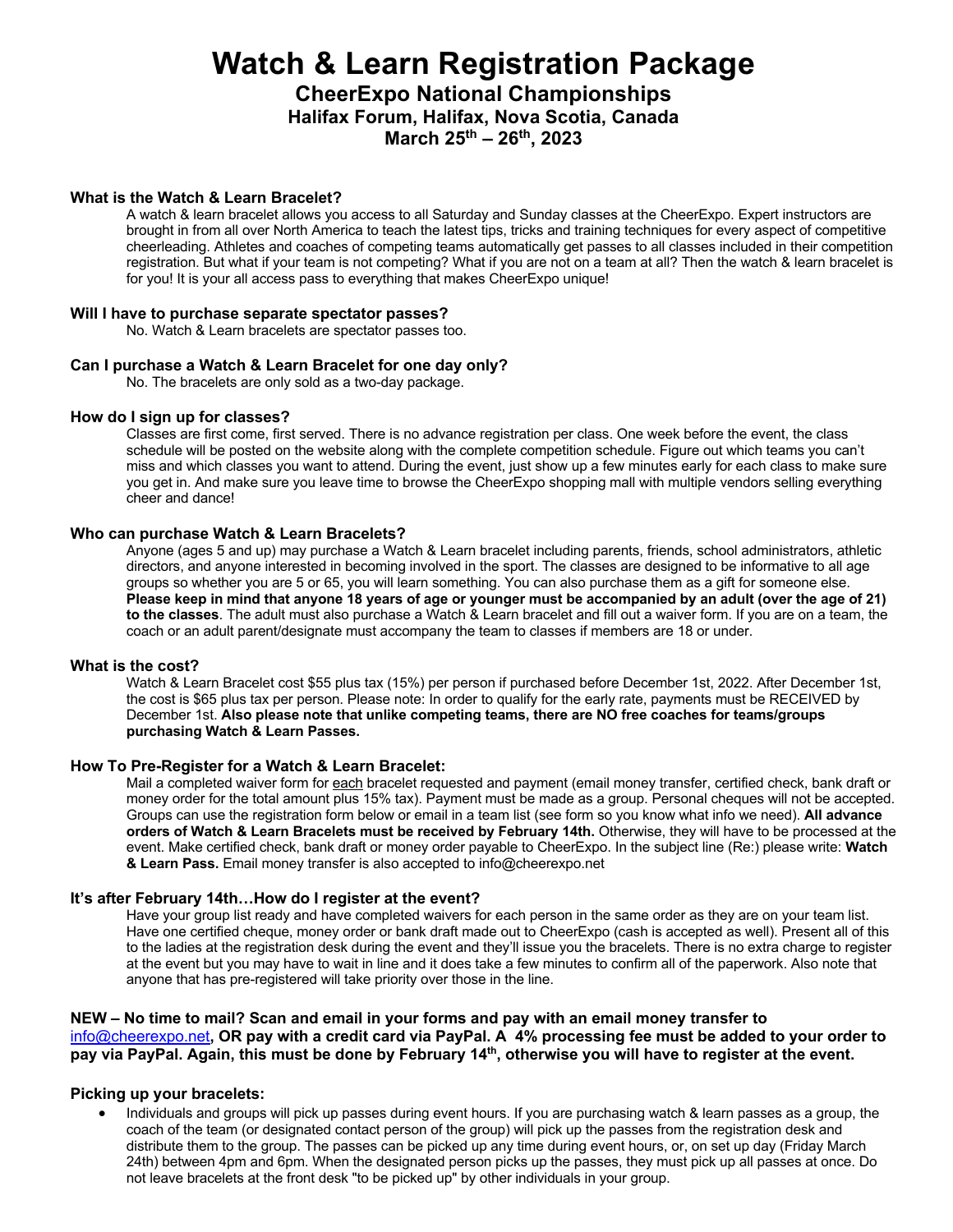## **Wearing your bracelet:**

Once you have your bracelets on your wrist, you do not have to worry about the registration line ups again. Each time you leave, just show security your bracelet before you re-enter. They must be worn at all times on the wrist. The passes should be put on tight enough so they do not slip off but not so tight that they cut off circulation. They are waterproof so no need to worry about swimming in the pool at your hotel (if applicable). They should only come off if ripped or cut off. If this happens, you can get your bracelet replaced at the registration desk or the info booth but you must have the old one to pass in. If the old bracelet is lost, it will have to be re-purchased.

## **Class Space Rules:**

- **Absolutely no food or drink permitted in the Class Spaces (except water)**. There is also no food or drink permitted on or around the competition floor or practice mats. This includes suckers and GUM.
- No outdoor footwear is permitted in the class space or practice space! This includes coaches! If you only have outside footwear, please remove your footwear when entering the room and especially before walking on the mats. Bare feet are not permitted so if you are not bringing a clean pair of sneakers to wear inside….bring socks! No high heel shoes on any equipment (mats, spring floors, etc).

**Competition & class schedules will be posted one week before the event on the home page our website.** 

GROUP REGISTRATION FORM IS BELOW (\*Please also remember to fill out a waiver form for every person in your group)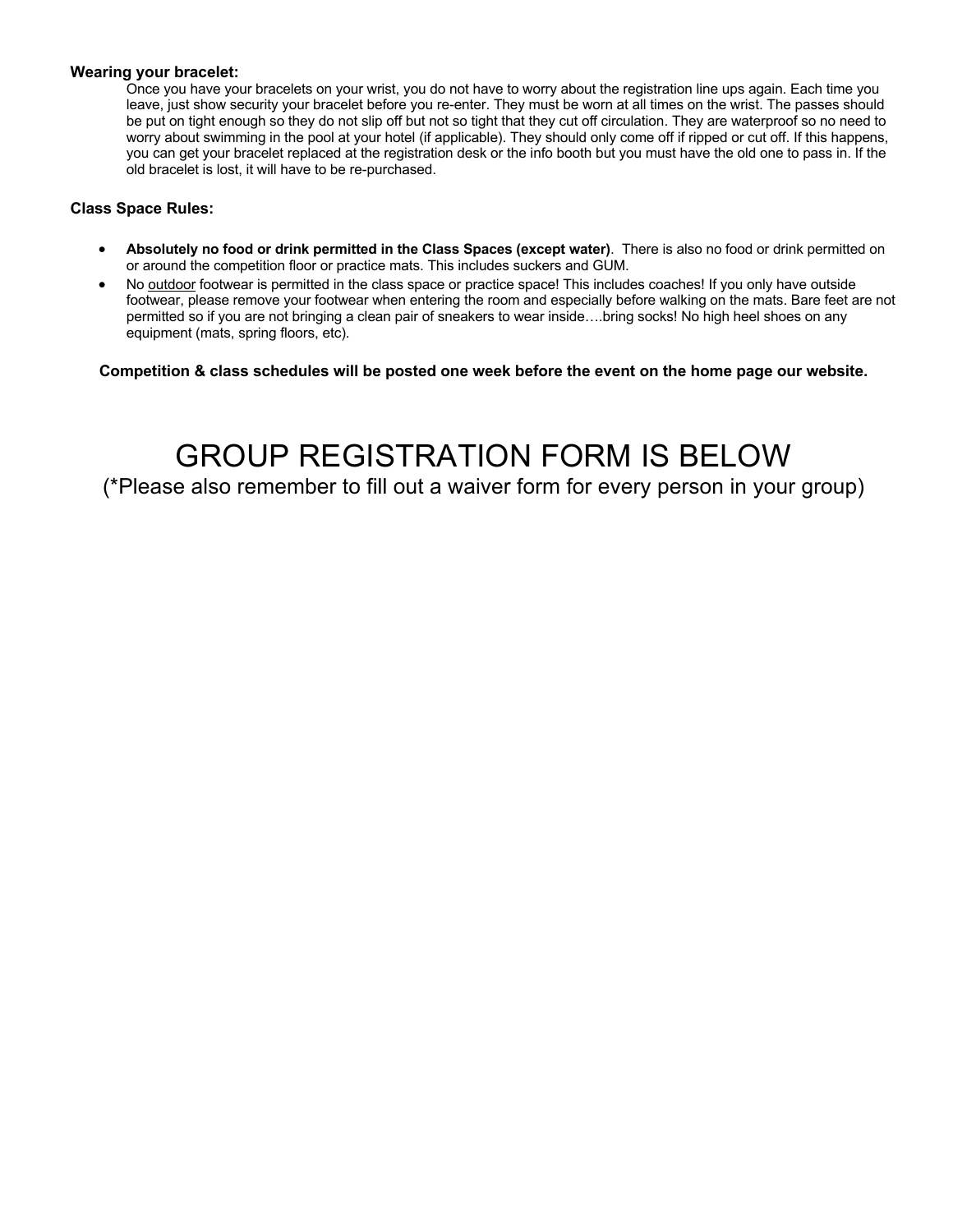# CHEEREXPO WATCH & LEARN GROUP REGISTRATION FORM

## **(Please email to info@cheerexpo.net)**

## Group Name: \_\_\_\_\_\_\_\_\_\_\_\_\_\_\_\_\_\_\_\_\_\_\_\_\_\_\_\_\_\_\_\_\_\_\_\_\_\_\_\_\_\_\_\_\_\_\_\_\_\_\_\_\_

| <b>Name</b>      | Age<br><b>Name</b> | Age |
|------------------|--------------------|-----|
| 1.               | 26.                |     |
| 2.               | 27.                |     |
| 3.               | 28.                |     |
| $\overline{4}$ . | 29.                |     |
| 5.               | 30.                |     |
| $\overline{6}$ . | 31.                |     |
| $\overline{7}$ . | 32.                |     |
| 8.               | 33.                |     |
| 9.               | 34.                |     |
| 10.              | 35.                |     |
| 11.              | 36.                |     |
| 12.              | 37.                |     |
| 13.              | 38.                |     |
| 14.              | 39.                |     |
| 15.              | 40.                |     |
| 16.              | 41.                |     |
| 17.              | 42.                |     |
| 18.              | 43.                |     |
| 19.              | 44.                |     |
| 20.              | 45.                |     |
| 21.              | 46.                |     |
| 22.              | 47.                |     |
| 23.              | 48.                |     |
| 24.              | 49.                |     |
| 25.              | 50.                |     |
|                  |                    |     |

| Coach/Contact Person: | Phone: |  |
|-----------------------|--------|--|
| Position with Team:   |        |  |
|                       |        |  |
| Email Address:        |        |  |
|                       |        |  |

Mailing Address (please include postal code):

 $\_$ 

## **Need Additional Info? Contact us! (613) 403-1722 or info@cheerexpo.net**

<sup>\*</sup>This is where orders from your team for videos and/or team or action pictures will be shipped (if applicable). If you have a P.O. Box, please also include a civic address (street address) for direct shipments. Use the back of this sheet if you need more space. Your information is protected and it NOT shared with any third parties.